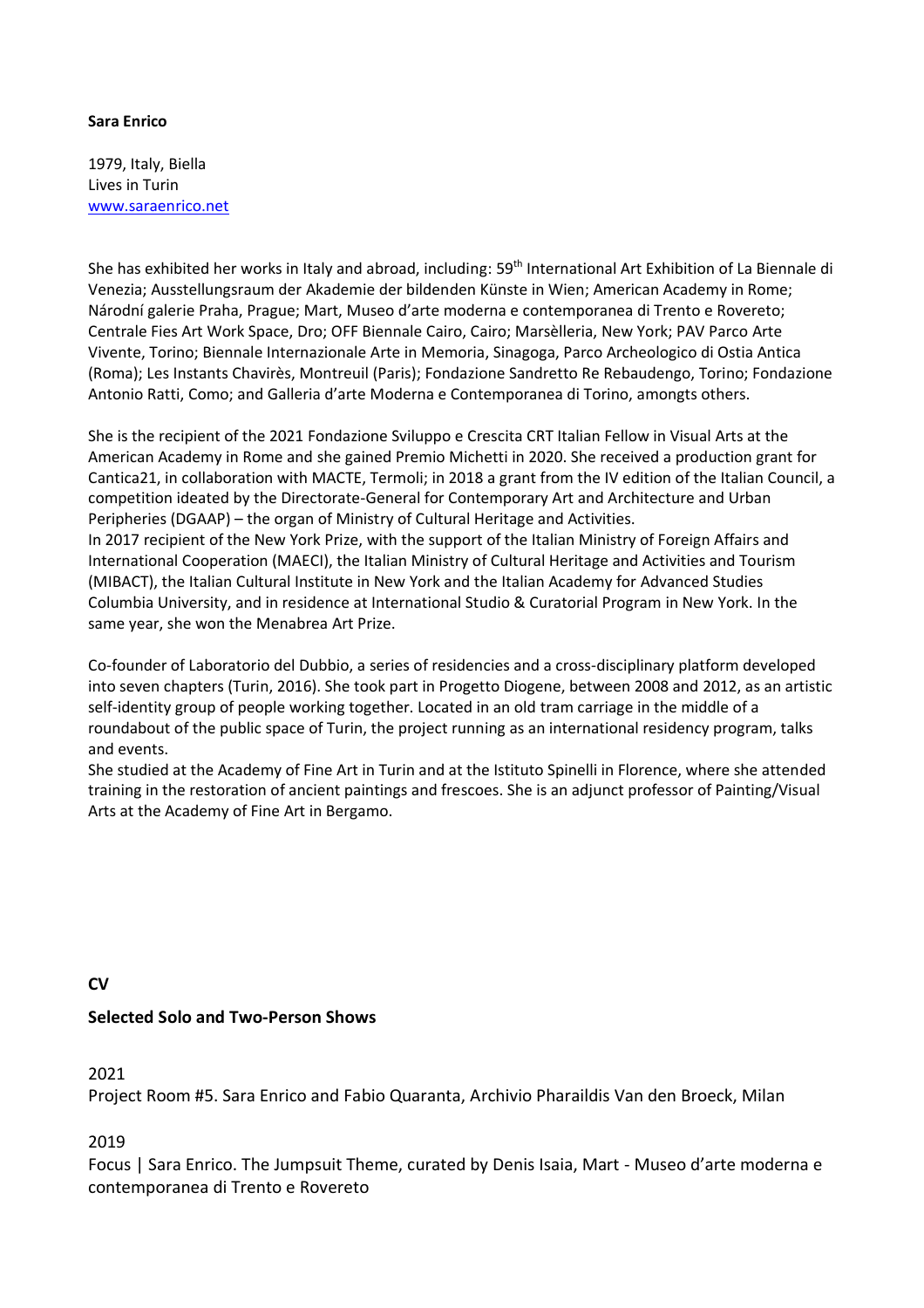Introducing Sara Enrico: The Jumpsuit Theme, curated by Adam Budak, Národní galerie Praha, Prague

Mai un vestito dunque, adeguato. Sara Enrico and Andrea Respino, Quartz Studio, Turin

#### 2018

Inches, Feet, Verse, Metre, a project by Ludovica Carbotta and Sara Enrico, with texts by Rosario Güiraldes and Sarah Rifky, Marsèlleria, New York

Waving Back: Sara Enrico and Sophie Hirsch, curated by Sabine Gamper, Galleria Doris Ghetta, Ortisei

#### 2017

à terre, en l'air, TILE Project Space, Milan

#### 2016

Mirroring, curated by Denis Isaia, Fonderia Artistica Battaglia, Milan

#### 2015

Ghost Tracks, curated by Emanuele Catellani Contemporary, Fondazione 107, Turin Sala d'aspetto. Sara Enrico and Adrian Williams, curated by Anna Musini and Elisa Penagini, Studio Medico, Milan

Kemonia, L'A project space, Palermo

#### 2014

Greater Torino. Sara Enrico and Hilario Isola, curated by Giorgina Bertolino and Maria Teresa Roberto, Fondazione Sandretto Re Rebaudengo, Turin

2013

Vitrine 270 °, curated by Stefano Collicelli Cagol, GAM - Galleria d'arte moderna e contemporanea, Turin

Stereo. Sara Enrico and Andrea De Stefani, GUM studio, Turin

2012

Open Atelier, curated by Milovan Farronato, VIR-viafarini in residence, Milan

2010

Less Concreteness. Sara Enrico and Fabrizio Prevedello, MARS, Milan

#### **Selected Group Shows**

2022

The Milks of Dreams / Il latte dei sogni, 59th International Art Exhibition of La Biennale di Venezia, curated by Cecilia Alemani

Streetscapes, curated by Elizabeth Rodini and organized by Lexi Eberspacher, American Academy in Rome

"Motion into Being" Reframed, curated by Bettina Brunner, Ausstellungsraum der Akademie der bildenden Künste, Wien

Skroderider, curated by Lie Lay Lain, Billytown, The Hague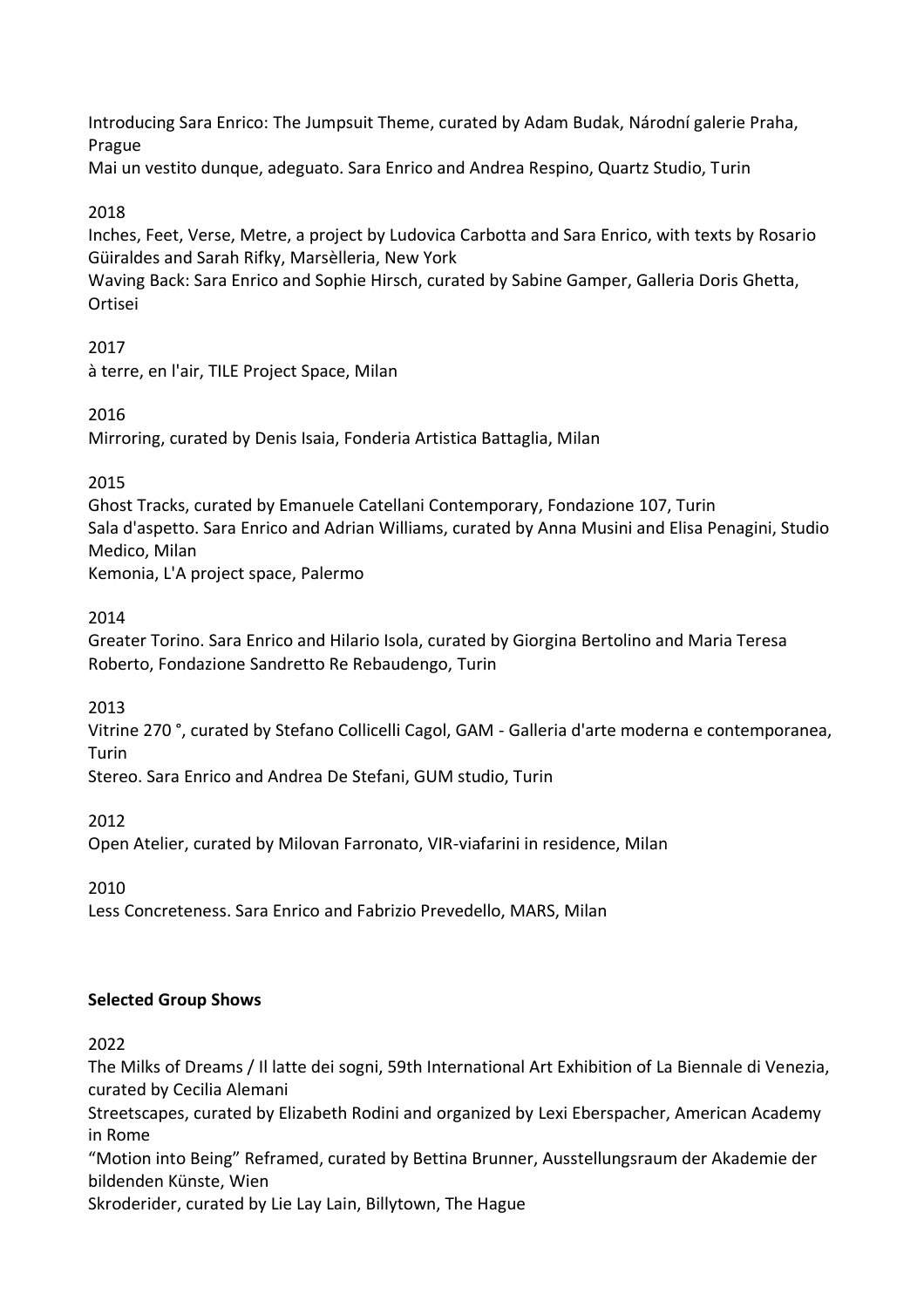# 2020

L'aureola nelle cose: sentire l'habitat | 71. Premio Michetti, curated by Guido Molinari, Pinacoteca dell'Accademia, Bologna

L'aureola nelle cose: sentire l'habitat | 71. Premio Michetti, curated by Guido Molinari, Museo Michetti, Francavilla al Mare

The Milky Way 5. Interno/Inner, promoted by Pianoterra Onlus and curated by Damiana Leoni, Galleria Franco Noero, Turin

# 2019

When Artists Enter the Factories, curated by Jia- Jen Lin, curatorial advisory Srinivas Aditya Mopidevi, Brooklyn Army Terminal, New York

Contemporanee/contemporanei, curated by Denis Isaia, Polo Santa Marta, Verona Pelle d'oca, curated by Lisa Andreani and Simona Squadrito, with a text by Luca Scarlini, Villa Vertua Masolo, Nova Milanese

Performativity, curated with Denis Isaia, Centrale Fies Art Work Space, Dro

# 2018

Something Else/ OFF Biennale Cairo II edition, What if it did not happen! chief curator Simon Njami, Polyptoton / πολύπτωτον, a section curated by Elena Giulia Abbiatici, Darb 1718 Contemporary Art Centre, Cairo

Spring Open Studios, ISCP, International Studios and Curatorial Program, New York

# 2017

Deposito d'Arte Italiana Presente, curated by Ilaria Bonacossa and Vittoria Martini, Artissima, Turin Sofia Caesar, Sara Enrico, Andrea Magnani, new permanent installations, PAV Parco Arte Vivente, **Turin** 

An Entertainment in Conversation and Verse, curated by Maria Adele Del Vecchio, Galleria Tiziana Di Caro, Naples

IX. Biennale Internazionale Arte in memoria. Sara Enrico, Horst Hoheisel, Ariel Schlesinger, Luca Vitone, curated by Adachiara Zevi, Parco Archeologico di Ostia Antica

## 2016

In cantiere | 60. Premio Termoli, curated by Anna Daneri, MACTE Termoli

## 2015

Materia, curated by Massimo Palazzi, Novi Ligure

Supernova, curated by Denis Isaia and Federico Mazzonelli, in collaboration with Mart, Rovereto, MAG, Riva del Garda

Adventure time is over, curated by Stefano Arienti, Almanac Inn, Turin

## 2014

No Music Was Playing, curated by Daniele Balit, Les Instants Chavirés, Montreuil Un rumore bianco. Frequenze e visioni dalla penisola, curated by Andrea Bruciati, Assab One, Milan

Pitture imperfette, curated by Gino Pisapia, Galleria FuoriCampo, Siena T, curated by Giovanni Oberti, Ex Poste di Monza

## 2013

One Thousand Four Hundred and Sixty, annual benefit, Peep-Hole, Milan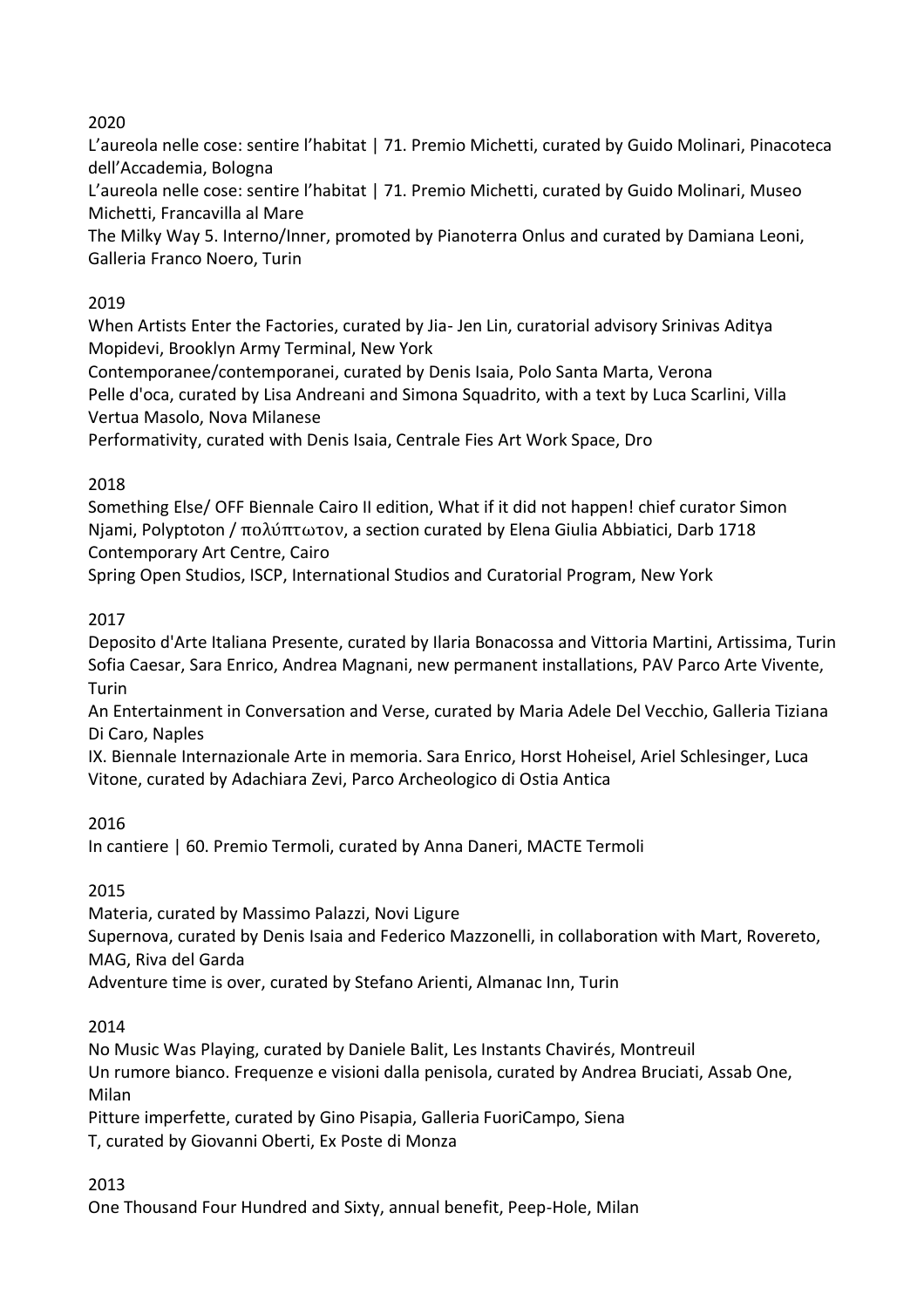Versus XIX, curated by Francesca Referza, Velan Center for Contemporary Art, Turin Corso Aperto, curated by Simone Menegoi, Villa Grumello, Fondazione Antonio Ratti, Como Alle radici della democrazia, curated by Stefano Collicelli Cagol, Palazzo Lascaris, Turin Le figlie di Eva, curated by Andrea Bruciati, FaMa Gallery, Verona Tomorrow is now! Galleria Cart, Monza

## 2012

Painting Detours, curated by Andrea Bruciati, Nogaredo al Torre, Udine

## 2011

Per te solo il cuore dimentica ogni suo affanno, curated by Andrea Bruciati, GAMUD Udine Officine dell'arte, curated by Stefano Arienti, Viafarini, Milan Aghylisti, curated by GUM studio, Artissima Lido, Turin Grisaille, with a text by Chiara Camoni, Margini Arte Contemporanea, Massa Ancora un altro esempio della porosità di certi confini, curated by Davide Ferri, Galleria Alessandro De March, Milan 3 mm al giorno, Cripta 747, Turin Festa Mobile, curated by Davide Ferri and Antonio Grulli, Bologna

2010

Fort/Da, curated by Alis/Filliol, CARS Artists Run Space, Omegna

# **Fellowships / Grants**

2021 Fondazione Sviluppo e Crescita CRT Italian Fellow in Visual Arts, American Academy in Rome 2020 Cantica21- Italian Contemporary Art Everywhere - Sezione Over *35* (MAECI-DGSP/MiC-DGCC)

2018-19 Italian Council – production grant supported by Directorate General for Contemporary Art and Architecture and Urban Peripheries – the organ of Ministry of Cultural Heritage and Activities 2017-18 New York Prize/ Fellowship - Italian Cultural Institute in New York, Italian Academy for Advanced Studies at Columbia University in New York, Italian Ministry of Foreign Affairs and International Cooperation, Italian Ministry of Cultural Heritage and Activities and Tourism

## **Awards**

2020 Premio Michetti 2018 Premio New York 2018 Art Verona\_Level 0 2017 Menabrea Art Prize 2016 Premio Termoli (finalist) 2015 Premio Moroso (selected) 2014 Vinitaly / Artissima 2013 Talent Prize (finalist)

## **Residencies / Workshops**

2021 Fondazione Sviluppo e Crescita CRT Italian Fellow in Visual Arts, American Academy, Rome ISCP, International Studios and Curatorial Program, New York LDD 01 | Sara Enrico + Nicola Ratti + Vincenzo Latronico, Laboratorio del Dubbio, Turin Workshop - Jason Dodge and Raimundas Malašauskas, Fondazione Spinola Banna, Poirino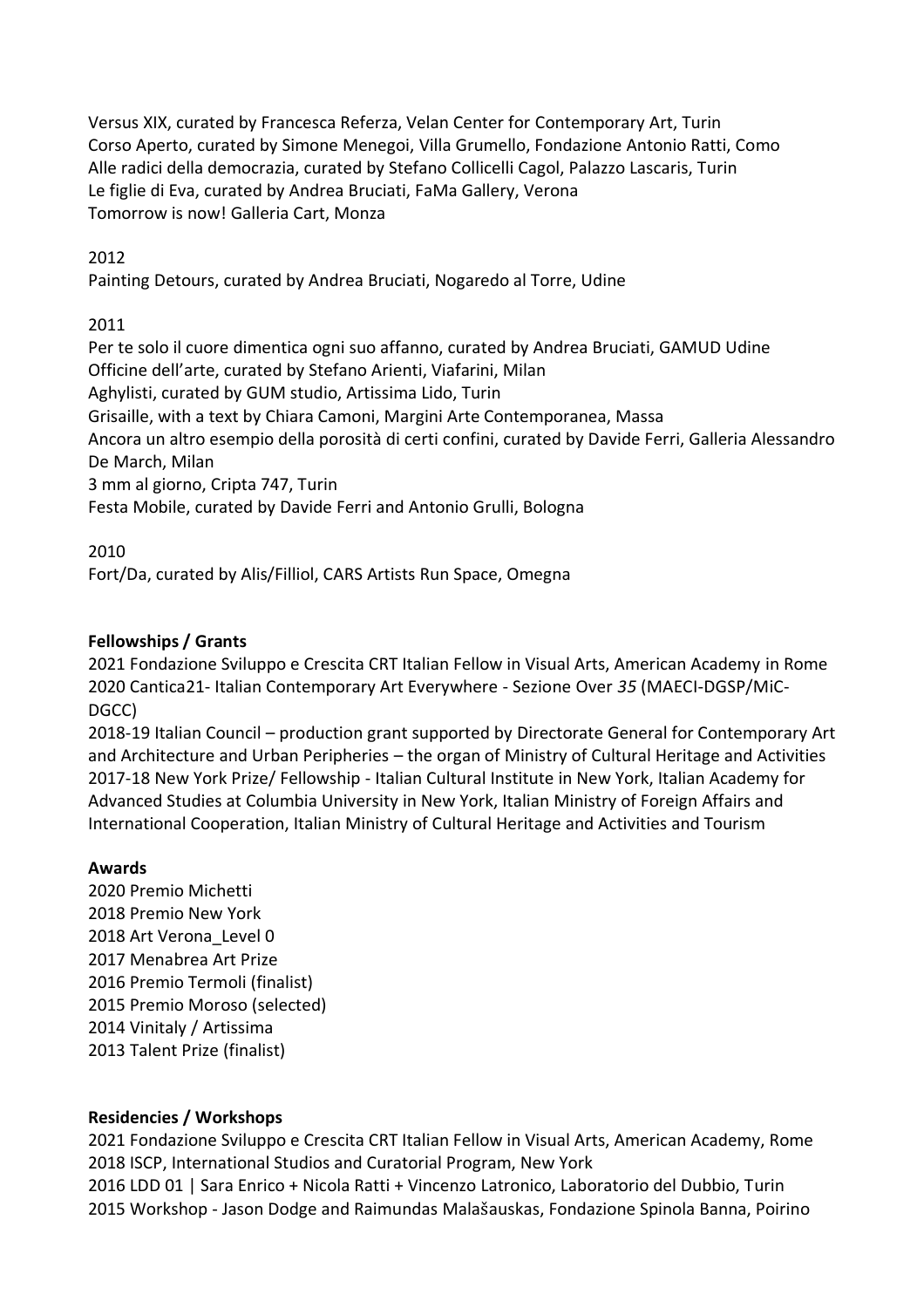(TO)

2013 The Book Society#01, curated by Peephole, Museo d'Arte Contemporanea di Villa Croce, Genova

2012 VIR Viafarini-in-residence, Milan

2012 Painting Detours, Villa Gorgo a Nogaredo al Torre

2011 Workshop with Stefano Arienti, Viafarini, Milan

2009 Happening VISIONAIR-09 - "Nemico Interno" with canecapovolto, blank, Turin

#### **Education**

BA Academy of Fine Art, Turin

Istituto Spinelli, Florence, training course in restoration of ancient paintings and frescoes XIX CSAV - visiting professor Matt Mullican, Fondazione Ratti, Como

# **Talks / Conferences / Teaching**

2022

Researching program and lecture at the Art Department of Birzeit University, Ramallah 2021

Conversation with Giovanna Manzotti, MACTE, Termoli

Masterclass– online edition PUBBLICA 2021– Incontri d'arte contemporanea per la comunità, Collettivo Giuseppefrau

Shoptalk w/ Anna Dumont, American Academy in Rome

MartTalk, The Jumpsuit Theme published by NERO Editions, a book launch conversation with Denis Isaia, Francesco Guzzetti, Giovanna Manzotti and Federico Zanoner

2020

Lecture hosted by Davide Dal Sasso, Politecnico di Torino Conversation with Anna Vihma, SIC, Helsinki

2019

(since) Adjunct Professor of Painting/Visual Arts, Academy of Fine Art, Bergamo Works in Process: Natura, tecnologia, arte, curated by Emilio Carlo Corriero and Davide Dal Sasso - Labont, University of Turin, Circolo dei Lettori, Turin

Frammenti del contemporaneo, a conversation with Luca Arboccò, Accademia Ligustica di Belle Arti di Genova

2018

Combinare combinazioni - Laboratorio di filosofia conceived by Davide Dal Sasso, Viafarini, Milan

## 2017

Visiting professor for Design Workshop, Politecnico di Torino in collaboration with Museo di Arte Contemporanea, Rivoli

2016

Talk hosted by Ettore Favini, NABA, Milan Talk about Laboratorio del Dubbio, Artissima fair, Turin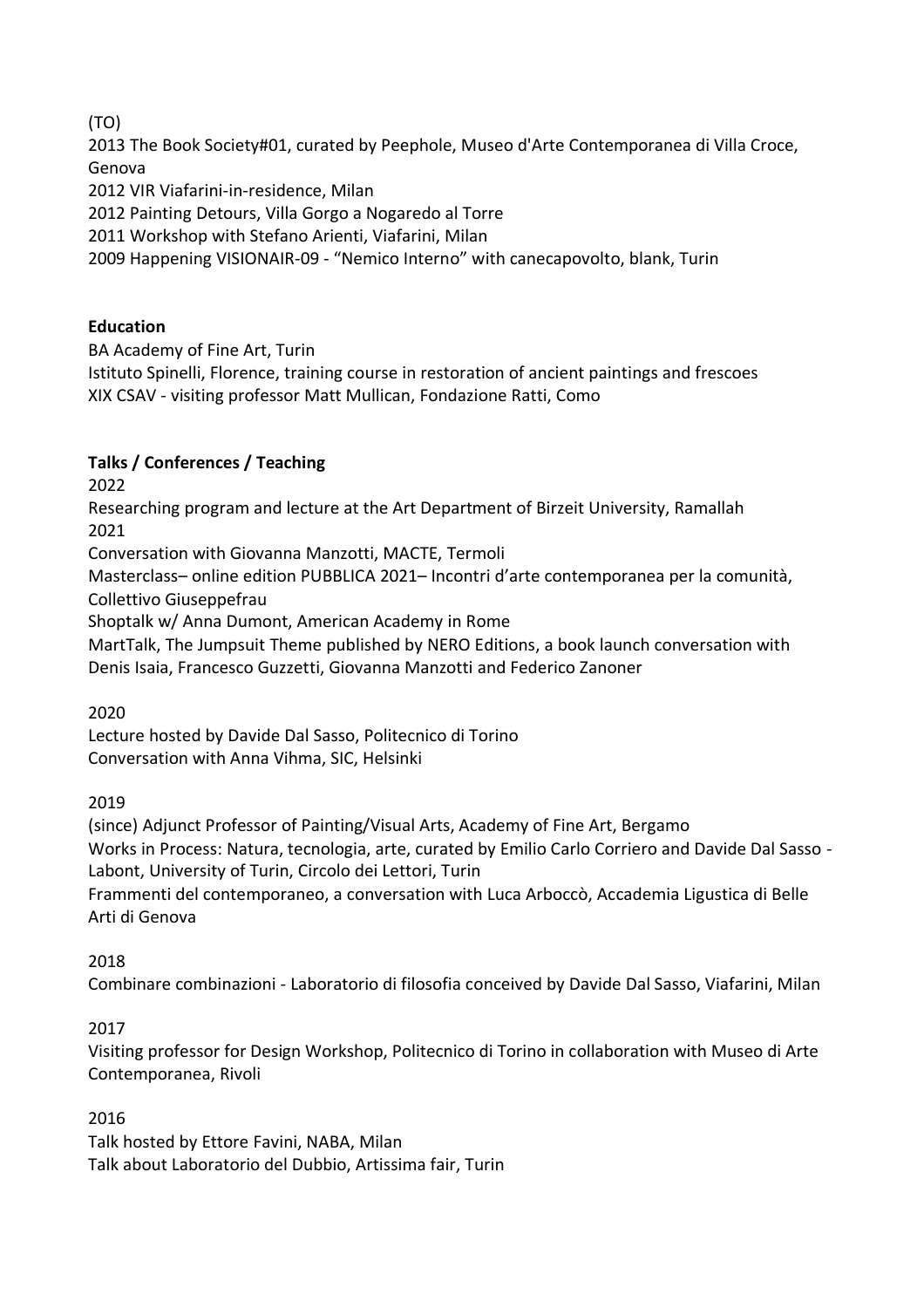## 2015

AL BUIO, workshop held with Ludovica Carbotta for the Congresso dei disegnatori, a project conceived by Paweł Althamer, curated by NERO, Rome. Realized in collaboration with Istituto Svizzero, Rome and Pinacoteca Giovanni e Marella Agnelli, Turin

# 2013

Frecce, Stelle, Triangoli, a conversation about painting curated by Maria Chiara Valacchi, La Fabbrica del Vapore, Milan

# 2011

Guide Straordinarie, curated by Marcella Beccaria, Museo di Arte Contemporanea del Castello di Rivoli

I linguaggi dell'arte/ Arte e sfera pubblica, curated by Pietro Gaglianò, TEATRO STUDIO, Scandicci (FI)

DIOGENE VS DIOGENE, Galleria Franco Soffiantino, Turin

# **Projects / Collaborations**

*Progetto Diogene* founded in Turin in 2007 as an artistic self- identity group of people working together. Located in an old tram carriage in the middle of a roundabout of the public space in Turin, the project running as an international residency program, talks and events (member 2008- 2012).

*Laboratorio del Dubbio*, a cross-disciplinary platform with a residency program developed into seven chapters in 2016.

## 2020

Rodari On-Line. Letture della sera, a web project conceived by Benedetta Carpi De Resmini and Latitudo Art Projects, Rome

Rodari Off-Line is displayed at Palazzo delle Esposizioni, Rome

Autoprogettazione, a project online curated by Toni Merola, Nicola Pellegrini and Bianca Trevisan, promoted by Galleria Milan

## 2018

Artist at Work, with Andrea Alis Respino and Byron Westbrook, ISCP, New York Il Crepaccio Instagram Show, a special project commissioned by Il Crepaccio and curated by Caroline Corbetta

## 2017

Sprint /|\ Independent Publishers and Artists' Books Salon, Blade Banner section, curated by Dafne Boggeri, O' and c-r-u-d, Milan Contribution for 'Everything I know', a project by Mariagrazia Pontorno

## 2016

Teatrum Botanicum, curated by Giulia Mengozzi, PAV Parco Arte Vivente, Turin Trigger Parties, curated by Siliquoon, Marsèlleria, Milan Come!, a project by Sabine Delafon, The Ghost Gallery at Jillian Ben-Irving, Paris Seasonal cover, a project by Martina Alemani and Laura Brignoli (CAA Contemporary Art Advisory)